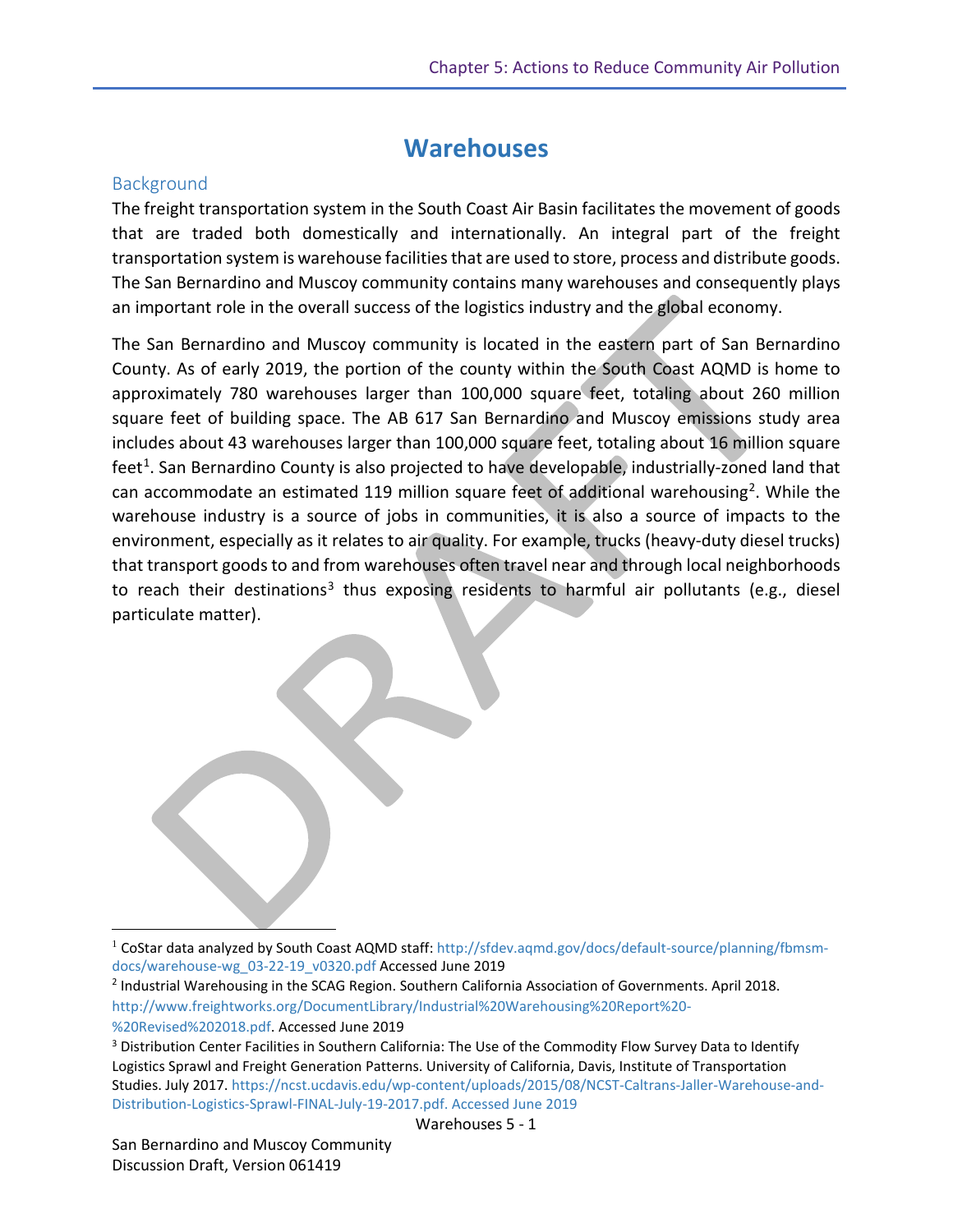



#### Community Air Quality Priority – Warehouse Development Standards and Indirect Source Rules

Air pollution from warehouse operations is an air quality priority for the San Bernardino and Muscoy community as identified by the CSC. To address this source, the CSC identified potential ways to reduce emissions and the residents' exposure to emissions from warehouse operations. For example, the CSC prioritized land use development standards for warehouses that could establish buffers and orient warehouse loading docks away from residences. Development standards for warehouses could reduce the community's exposure to harmful air pollutants from heavy-duty diesel trucks that operate at warehouse facilities. Additionally, the CSC prioritized the pursuit of indirect source rules that would require emission reductions from warehouse operations.

#### Ongoing Efforts

l

A number of ongoing efforts led by the Ports, South Coast AQMD, CARB and the U.S. EPA are designed to reduce emissions from heavy-duty diesel trucks. These trucks serve warehouses throughout the South Coast Air Basin, therefore, emissions reduced from these efforts will also benefit air quality in the San Bernardino and Muscoy community.

Several requirements from CARB are modernizing the trucking industry and are reducing truckrelated air pollution by phasing out the oldest, dirtiest diesel trucks. The primary regulation from CARB is the Truck and Bus Rule which requires that nearly all trucks in California must be no older than a 2010 engine model year by  $2023<sup>4</sup>$  $2023<sup>4</sup>$  $2023<sup>4</sup>$ . New trucks built in 2010 and later are required to control particulate matter and also nitrogen oxides. Also, many new requirements are being

<span id="page-1-0"></span><sup>4</sup> California Air Resources Board, Truck and Bus Rule[: https://arb.ca.gov/msprog/onrdiesel/onrdiesel.htm,](https://arb.ca.gov/msprog/onrdiesel/onrdiesel.htm) Accessed June 7, 2019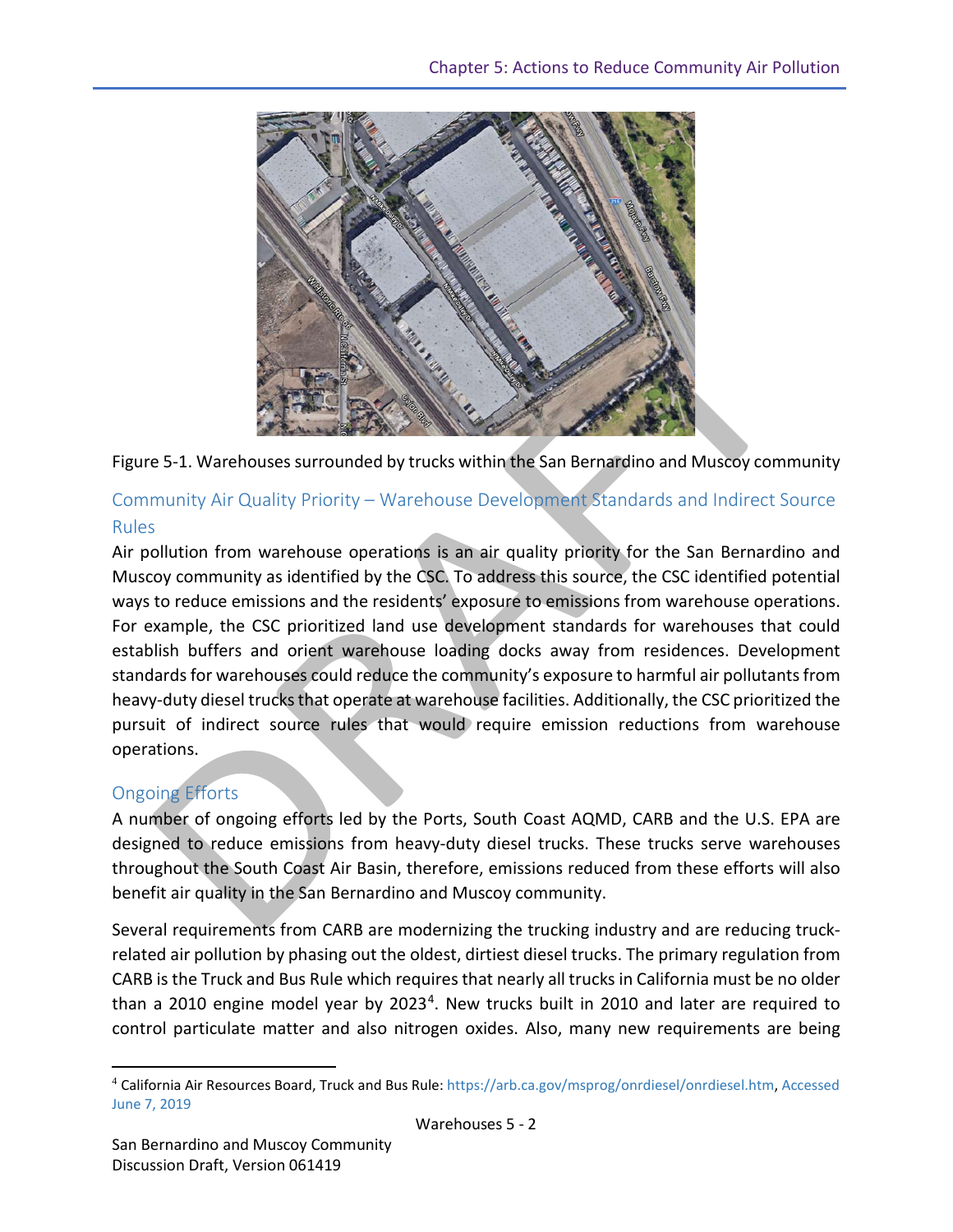considered that would further reduce emissions from trucks (see Table 5-1: Upcoming U.S. EPA, CARB and Ports Actions).

South Coast AQMD administers funding for truck owners and operators to replace older polluting trucks with ones that are cleaner than required, including smaller zero emission trucks that are commercially available.<sup>[5](#page-2-0)</sup> In addition to providing incentive funds for heavy duty trucks that reduce NOx emissions by at least 90% (near zero emission trucks (NZE), South Coast AQMD also funds development and demonstration projects to help develop commercialize zero-emission technologies for heavy-duty Class 7-8 trucks (e.g., battery electric, fuel cell). These projects are in the design and demonstration phase. South Coast AQMD staff is currently developing strategies to reduce emissions from warehouse operations though requirements for indirect sources (e.g., emissions from trucks that serve warehouse facilities). Additionally, South Coast AQMD will develop a series of surveys to identify which warehouse(s) may have the highest air quality impact on nearby residents. This includes mobile measurements near the identified warehouses and in nearby residential areas. These type of measurements could also be used to inform approaches to reduce air quality impacts from warehouses.

In May 2019 San Bernardino County released the Draft Muscoy Community Action Guide for public review. The Community Action Guide is a framework to create the future character and independent identity of the community through the completion of community actions. The guide is strategic in nature and provides focus and action statements from the community that led to creation of an action plan that can be implemented at the grass-roots level within the community.

CARB is also developing a Freight Facilities Handbook that identifies practices for siting, design, construction and operation of freight facilities<sup>6</sup>. CARB staff anticipate holding public workshops on the Freight Facilities Handbook in 2019.

In May 2018 the Public Utilities Commission approved \$343 million for Southern California Edison (SCE) to install infrastructure to support medium- and heavy-duty electric vehicles<sup>7</sup>. This decision requires SCE to install infrastructure for 870 electrical charging sites in the next five years, supporting about 8,500 vehicles and equipment. 40% of SCE's budget for this program must be spent in disadvantaged communities. SCE is implementing this decision through its recently launched Charge Ready Transport program<sup>8</sup>. South Coast AQMD is closely coordinating with SCE to deploy infrastructure for commercially available electric school buses and electric truck demonstration projects.

<span id="page-2-1"></span>

 $\overline{a}$ 

<span id="page-2-0"></span><sup>5</sup> South Coast AQMD, On-Road Vehicles[, http://www.aqmd.gov/home/programs/business/carl-moyer-memorial](http://www.aqmd.gov/home/programs/business/carl-moyer-memorial-air-quality-standards-attainment-(carl-moyer)-program/on-road-vehicles)[air-quality-standards-attainment-\(carl-moyer\)-program/on-road-vehicles,](http://www.aqmd.gov/home/programs/business/carl-moyer-memorial-air-quality-standards-attainment-(carl-moyer)-program/on-road-vehicles) Accessed June 3, 2019.<br><sup>6</sup> A summary of this action is available here on page 11:

[https://www.arb.ca.gov/gmp/sfti/revised\\_freight\\_facility\\_concepts\\_advance\\_materials\\_03142018.pdf](https://www.arb.ca.gov/gmp/sfti/revised_freight_facility_concepts_advance_materials_03142018.pdf)

<span id="page-2-2"></span><sup>7</sup> Summary of PUC decision here[: http://www.cpuc.ca.gov/WorkArea/DownloadAsset.aspx?id=6442457607](http://www.cpuc.ca.gov/WorkArea/DownloadAsset.aspx?id=6442457607)

<span id="page-2-3"></span><sup>8</sup> <https://www.sce.com/business/electric-cars/charge-ready-transport> Warehouses 5 - 3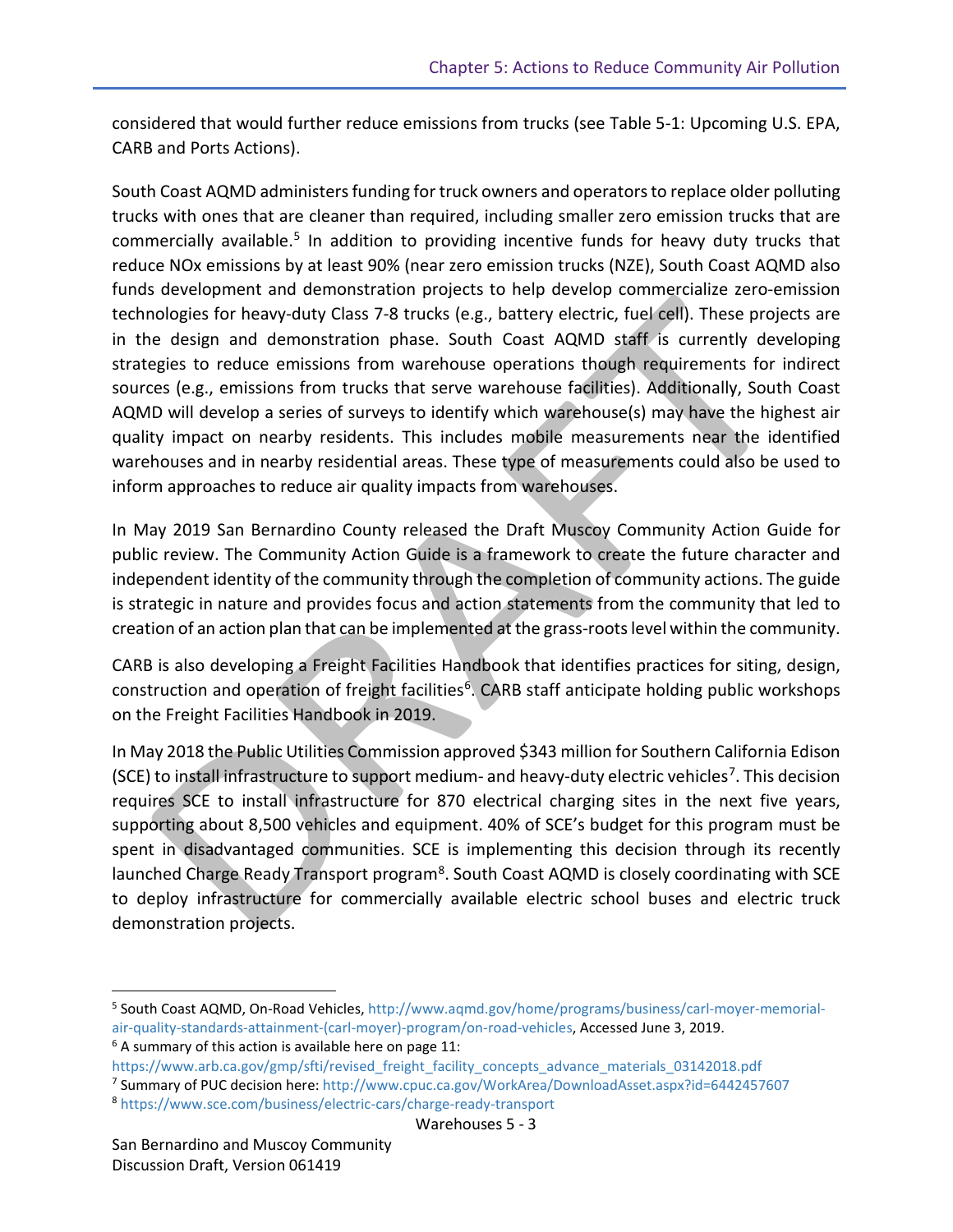#### Opportunities for Action

In addition to the ongoing efforts described in this chapter, the CSC identified specific actions to address community priorities related to warehouses. The actions are described below.

| <b>Action 1: Conduct Outreach to Local Governments to Encourage Avoidance</b>                                                                                                                                                                                                                                                                                                                                                                                                                                                                                                                                                                                                                                                                                                                                                             |                                                                                                                                                      |  |
|-------------------------------------------------------------------------------------------------------------------------------------------------------------------------------------------------------------------------------------------------------------------------------------------------------------------------------------------------------------------------------------------------------------------------------------------------------------------------------------------------------------------------------------------------------------------------------------------------------------------------------------------------------------------------------------------------------------------------------------------------------------------------------------------------------------------------------------------|------------------------------------------------------------------------------------------------------------------------------------------------------|--|
| of Air Quality Impacts from New Warehouse Development                                                                                                                                                                                                                                                                                                                                                                                                                                                                                                                                                                                                                                                                                                                                                                                     |                                                                                                                                                      |  |
| <b>Course of Action:</b>                                                                                                                                                                                                                                                                                                                                                                                                                                                                                                                                                                                                                                                                                                                                                                                                                  |                                                                                                                                                      |  |
| Work with the City of San Bernardino and San Bernardino County staff to discuss and<br>enhance land use policies (e.g., development standards) that reduce residents'<br>exposure to emissions from old diesel trucks visiting warehouse facilities. The outreach<br>would focus on ways to reduce local air quality impacts from the development of<br>warehouse facilities, such as:<br>Buffer zones between warehouses and sensitive land uses (e.g., residences);<br>Warehouse design (e.g., orientation of loading docks)<br>-<br>Truck routes and truck parking (e.g., keep trucks away from sensitive land uses)<br>Green infrastructure (e.g., electric charging and solar power)<br>-<br>Community outreach (e.g., signage that discourages unnecessary idling)<br>Development of Air Quality Mitigation/Community Benefit Funds |                                                                                                                                                      |  |
| Strategies:                                                                                                                                                                                                                                                                                                                                                                                                                                                                                                                                                                                                                                                                                                                                                                                                                               |                                                                                                                                                      |  |
| Collaboration<br>Public Info & Outreach<br><b>Exposure reduction</b>                                                                                                                                                                                                                                                                                                                                                                                                                                                                                                                                                                                                                                                                                                                                                                      |                                                                                                                                                      |  |
| Goals:                                                                                                                                                                                                                                                                                                                                                                                                                                                                                                                                                                                                                                                                                                                                                                                                                                    |                                                                                                                                                      |  |
| Provide technical input to local land use agencies on reducing air quality impacts from<br>$\bullet$<br>warehouse land uses, for example, during general plan and community plan updates<br><b>Estimated Timeline:</b>                                                                                                                                                                                                                                                                                                                                                                                                                                                                                                                                                                                                                    |                                                                                                                                                      |  |
|                                                                                                                                                                                                                                                                                                                                                                                                                                                                                                                                                                                                                                                                                                                                                                                                                                           |                                                                                                                                                      |  |
| Second quarter 2020, begin consulting with the City of San Bernardino and San<br>Bernardino County planning staff, industry, and community members on developing and<br>implementing standard approaches for warehouse development<br>First quarter 2021, provide biannual status updates to the CSC on work with the City of                                                                                                                                                                                                                                                                                                                                                                                                                                                                                                             |                                                                                                                                                      |  |
| San Bernardino and San Bernardino County planning staff on implementing standard                                                                                                                                                                                                                                                                                                                                                                                                                                                                                                                                                                                                                                                                                                                                                          |                                                                                                                                                      |  |
| approaches for warehouse development                                                                                                                                                                                                                                                                                                                                                                                                                                                                                                                                                                                                                                                                                                                                                                                                      |                                                                                                                                                      |  |
| Implementing Agency, Organization, Business or Other Entity:                                                                                                                                                                                                                                                                                                                                                                                                                                                                                                                                                                                                                                                                                                                                                                              |                                                                                                                                                      |  |
| Name:                                                                                                                                                                                                                                                                                                                                                                                                                                                                                                                                                                                                                                                                                                                                                                                                                                     | Responsibilities:                                                                                                                                    |  |
| South Coast AQMD                                                                                                                                                                                                                                                                                                                                                                                                                                                                                                                                                                                                                                                                                                                                                                                                                          | South Coast AQMD staff will work with local governments and<br>stakeholders to identify and promote standard approaches for<br>warehouse development |  |
| City of San Bernardino                                                                                                                                                                                                                                                                                                                                                                                                                                                                                                                                                                                                                                                                                                                                                                                                                    | Work with South Coast AQMD on developing standard approaches<br>for warehouse development that avoid local air quality impacts                       |  |
| County of San                                                                                                                                                                                                                                                                                                                                                                                                                                                                                                                                                                                                                                                                                                                                                                                                                             | Work with South Coast AQMD on developing standard approaches                                                                                         |  |
| Bernardino                                                                                                                                                                                                                                                                                                                                                                                                                                                                                                                                                                                                                                                                                                                                                                                                                                | for warehouse development that avoid local air quality impacts                                                                                       |  |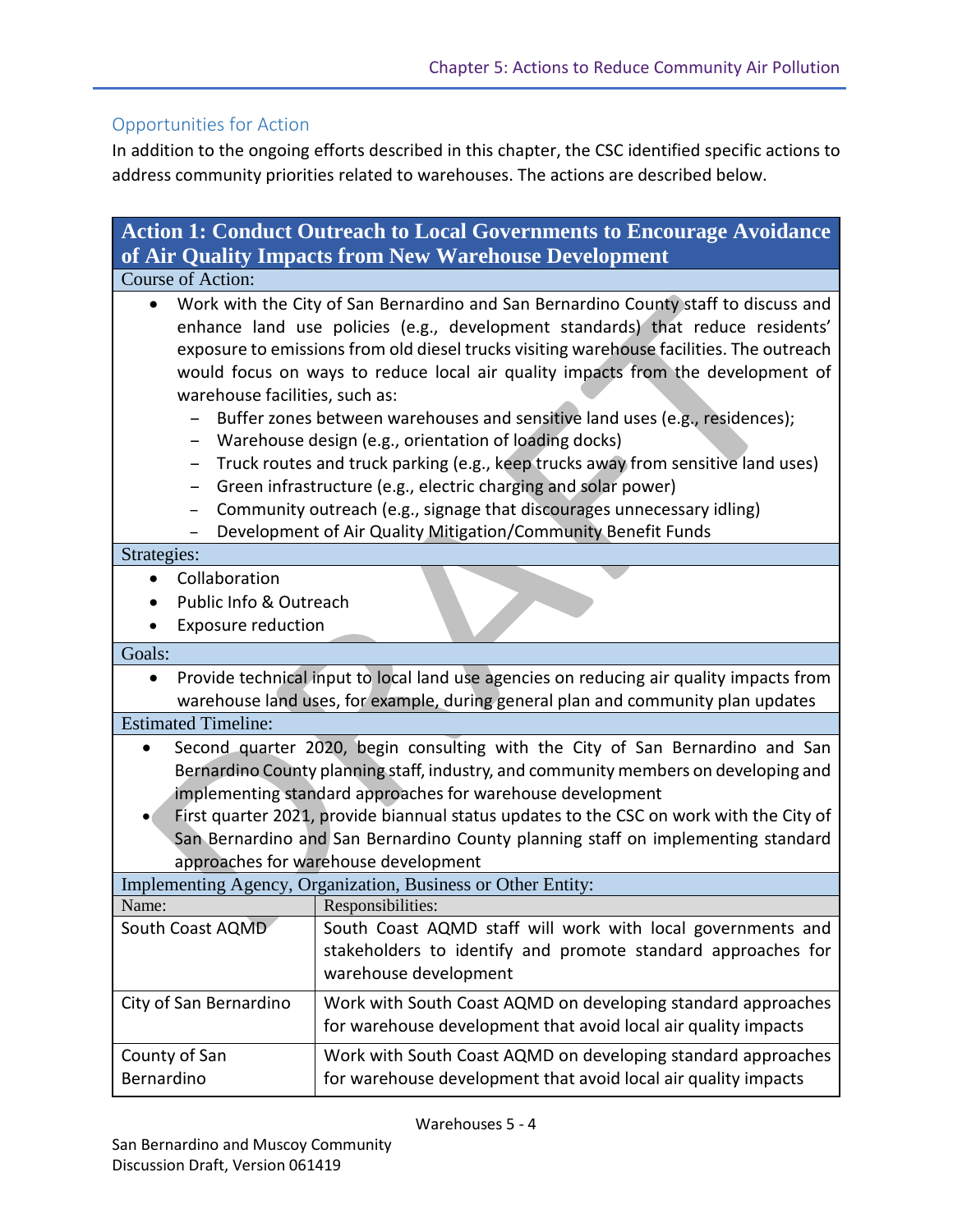References:

Details for the Draft Muscoy Community Action Guide: <http://countywideplan.com/muscoy/draft/> CARB Freight Facilities Handbook Summary:

[https://www.arb.ca.gov/gmp/sfti/revised\\_freight\\_facility\\_concepts\\_advance\\_materials\\_03142018.pdf](https://www.arb.ca.gov/gmp/sfti/revised_freight_facility_concepts_advance_materials_03142018.pdf)

# **Action 2: Develop Proposed Indirect Source Rule for Warehouses**

Course of Action:

• Continue developing proposed Indirect Source Rule (ISR) for Warehouses

Strategies:

- Regulation
- Public Info & Outreach
- Collaboration
- Exposure reduction

#### Goals:

• Provide quarterly updates on rule development for warehouses and seek community input on progress

Estimated Timeline:

- Summer 2019 Hold a meeting in the Inland Empire community to discuss the proposed Warehouse Indirect Source Rule
- Late 2019/Early 2020 Bring proposed Warehouse Indirect Source Rule to South Coast AQMD Governing Board for consideration

Goals:

• Provide quarterly updates on rule development for warehouses and seek community input on progress

| Implementing Agency, Organization, Business or Other Entity:                                              |                                                                                                                                                           |  |
|-----------------------------------------------------------------------------------------------------------|-----------------------------------------------------------------------------------------------------------------------------------------------------------|--|
| Name:                                                                                                     | Responsibilities:                                                                                                                                         |  |
| South Coast AQMD                                                                                          | Continue development of ISR. Conduct outreach to CSC for ISR<br>working groups, workshops, meetings, and other opportunities to<br>provide rule feedback. |  |
| References:                                                                                               |                                                                                                                                                           |  |
| For more information on $\text{IRD} \cdot \text{http://www.gamd.gov/homo/air/quality/clean/airnlanc/air}$ |                                                                                                                                                           |  |

ormation on ISR: http://www.aqmd.gov/home/air-quality/clean-air-plans/airquality-mgt-plan/facility-based-mobile-source-measures/warehs-distr-wkng-grp

### **Action 3: Promote Installation of Infrastructure Needed to Support Zero Emissions Vehicles and Equipment**

Course of Action:

• Collaborate with local governments and utilities to promote the installation of fueling infrastructure needed to support zero emission trucks, transport refrigeration units and cargo handling equipment. Specific efforts will include: